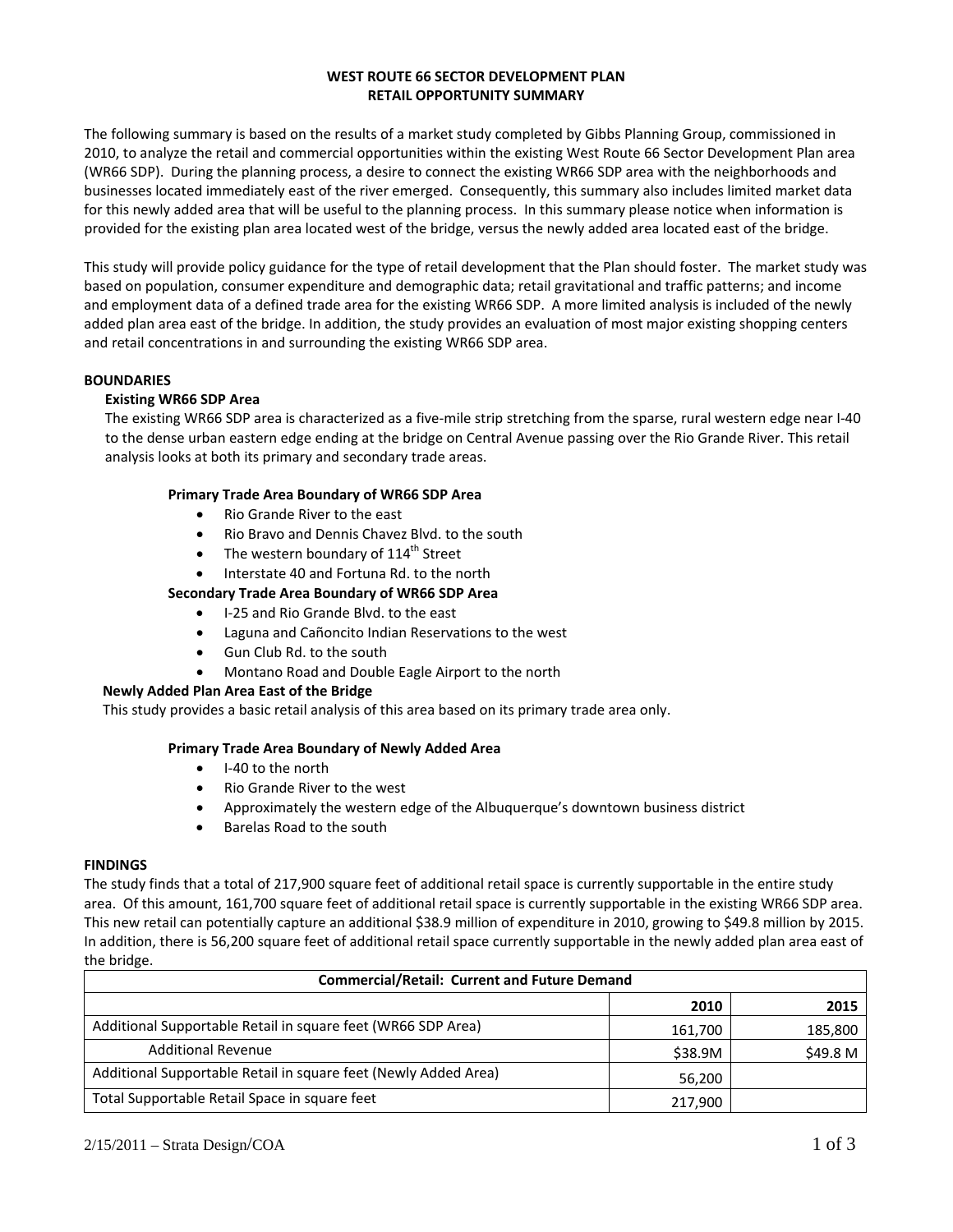The following table lists the current supportable retail and potential tenants by type for both the WR66 SDP area and the newly added area. The entire study area has a total demand for 217,900 square feet of additional retail in 2010.

| 2010 Supportable Retail by Type                                                                                          |                    |                              |  |
|--------------------------------------------------------------------------------------------------------------------------|--------------------|------------------------------|--|
|                                                                                                                          | WR66 SDP area (sf) | Area East of the Bridge (sf) |  |
| Department and Discount Department Stores                                                                                | 66,500             | 30,000                       |  |
| Electronics, Appliances & Computer retail                                                                                | 16,300             | 5,000                        |  |
| Food & Restaurant                                                                                                        | 15,300             |                              |  |
| Sporting Goods, Hobby, Books and Music                                                                                   | 12,900             | 1,200                        |  |
| Health Care & Personal Services                                                                                          | 12,200             |                              |  |
| Apparel, Shoes, and Accessories                                                                                          | 11,700             | 1,200                        |  |
| Hardware, Lawn and Garden Stores                                                                                         | 11,300             | 2,000                        |  |
| Miscellaneous Retail                                                                                                     | 7,700              | <b>NA</b>                    |  |
| Home Furnishings                                                                                                         | 6,200              | 6,800                        |  |
| Food and Beverage Stores                                                                                                 | 1,600              | <b>NA</b>                    |  |
| <b>Grocery Stores</b>                                                                                                    | <b>NA</b>          | 10,000                       |  |
| <b>TOTAL</b>                                                                                                             | 161,700            | 56,200                       |  |
| Note: The 2010 potential retail of the entire study area is 217,900 square feet. This quantity can be compared to square |                    |                              |  |
| footage at the Albuquerque Uptown "Lifestyle" Center having 220,000 square feet of retail development.                   |                    |                              |  |

The following table provides demographic and economic data mostly for the WR66 SDP area. Some limited data is provided at this time for the newly added area east of the bridge. Unless noted as the "Newly Added Area", the data presented below is in regards to the primary trade area of the WR66 SDP boundary. When data for the Primary Trade Area of the section east of the bridge is provided, this is indicated within the table.

| <b>PRIMARY TRADE AREAS - Current and Future Demographic Data</b>                                                       |                                   |          |  |
|------------------------------------------------------------------------------------------------------------------------|-----------------------------------|----------|--|
|                                                                                                                        | 2010                              | 2015     |  |
| People:                                                                                                                |                                   |          |  |
| Population                                                                                                             |                                   |          |  |
| <b>WR66</b>                                                                                                            | 98,575                            | 112,501  |  |
| Newly Added Area                                                                                                       | 10,160                            |          |  |
| % Hispanic Ethnicity                                                                                                   | 80.7% (state: 45.3%)              | 81.6%    |  |
| Median age                                                                                                             | 29.6 (state median: 35.7)         |          |  |
| Jobs:                                                                                                                  |                                   |          |  |
| Employed                                                                                                               | 36,016                            |          |  |
| Employees/jobs in trade area                                                                                           | 13,121                            |          |  |
| Income:                                                                                                                |                                   |          |  |
| Per Capita Income                                                                                                      |                                   | \$19,348 |  |
| <b>WR66</b>                                                                                                            | \$17,792                          |          |  |
| Newly Added Area                                                                                                       | \$22,250                          |          |  |
| % hh w/incomes greater \$75,000                                                                                        | 20.9% (state: 24.2%)              | 23.9%    |  |
| <b>Families</b>                                                                                                        |                                   |          |  |
| Households                                                                                                             |                                   |          |  |
| <b>WR66</b>                                                                                                            | 32,661                            | 37,538   |  |
| Newly Added Area                                                                                                       | 4,840                             |          |  |
| Average Household Size                                                                                                 | 3.01                              | 2.99     |  |
| Average Household income                                                                                               | \$53,614                          | 57,910   |  |
| Median Household income                                                                                                | \$45,790 (state median: \$44,427) | 53,144   |  |
| Owner occupied households                                                                                              | 68.7%                             | 68.2%    |  |
| Note: 1) The data pertains meetly to the primary trade area of the WDCC CDD area. In limited instances, information is |                                   |          |  |

**Note:** 1) The data pertains mostly to the primary trade area of the WR66 SDP area. In limited instances, information is also provided for the newly added portion of the study area east of the Rio Grande River. 2) The annual population growth rate is projected to be 2.68% between 2010 and 2015 for the primary trade area of WR66 SDP area.